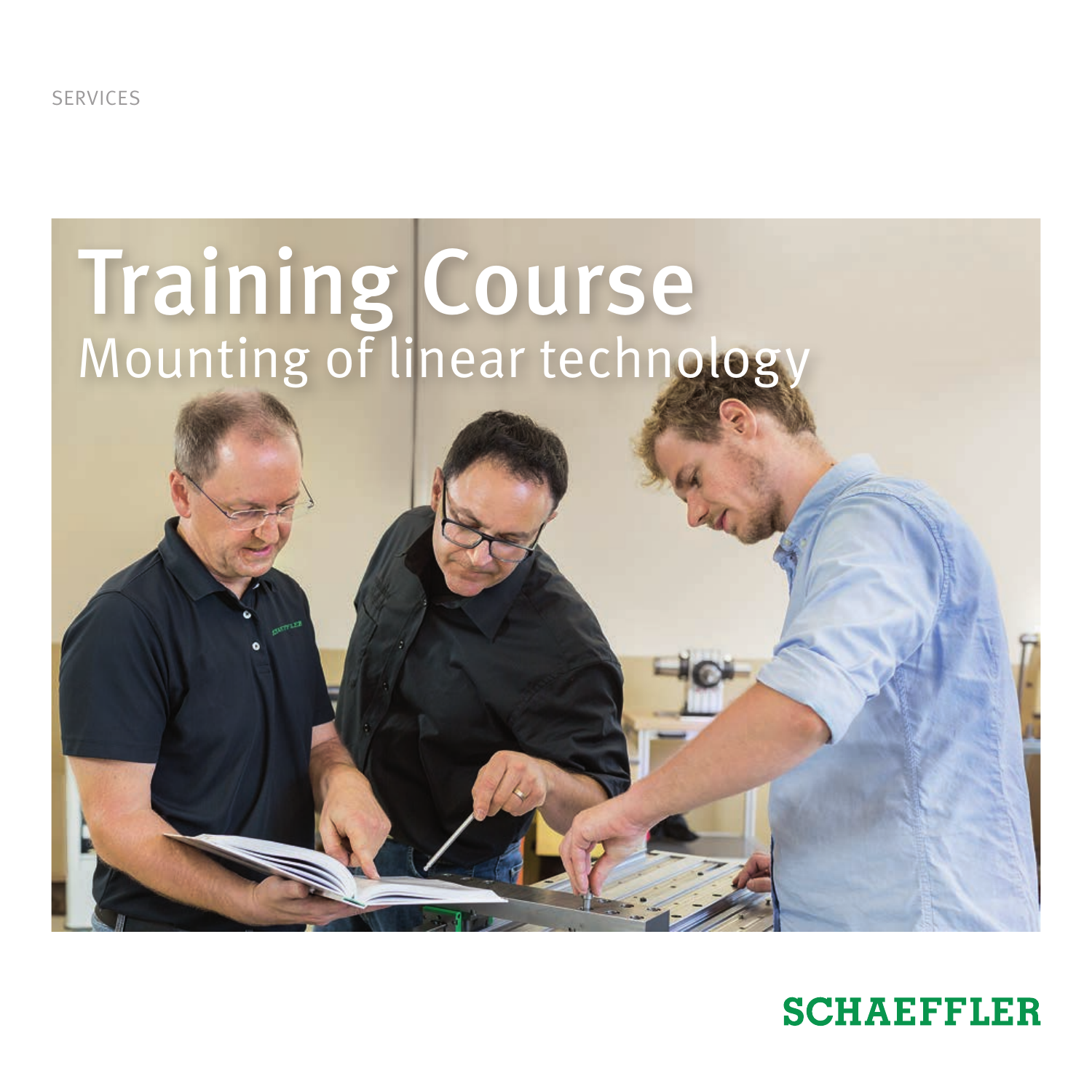## **Training course on mounting linear technology** SERVICES





Professional mounting largely determines the operating life of linear guidance systems.

The mounting courses on linear technology demonstrate professional mounting and dismounting of linear technology and the use of the necessary auxiliary tools based on various examples.

Participants will be given the opportunity to practice mounting and aligning of linear guiding systems under professional supervision from our experts.

In addition to the practical training units, the implementation of mounting specifications and the relevant diagrams and tables will be covered.

 $\bullet$  Attendance of the product training course on linear technology is a prerequisite for the mounting courses on linear technology.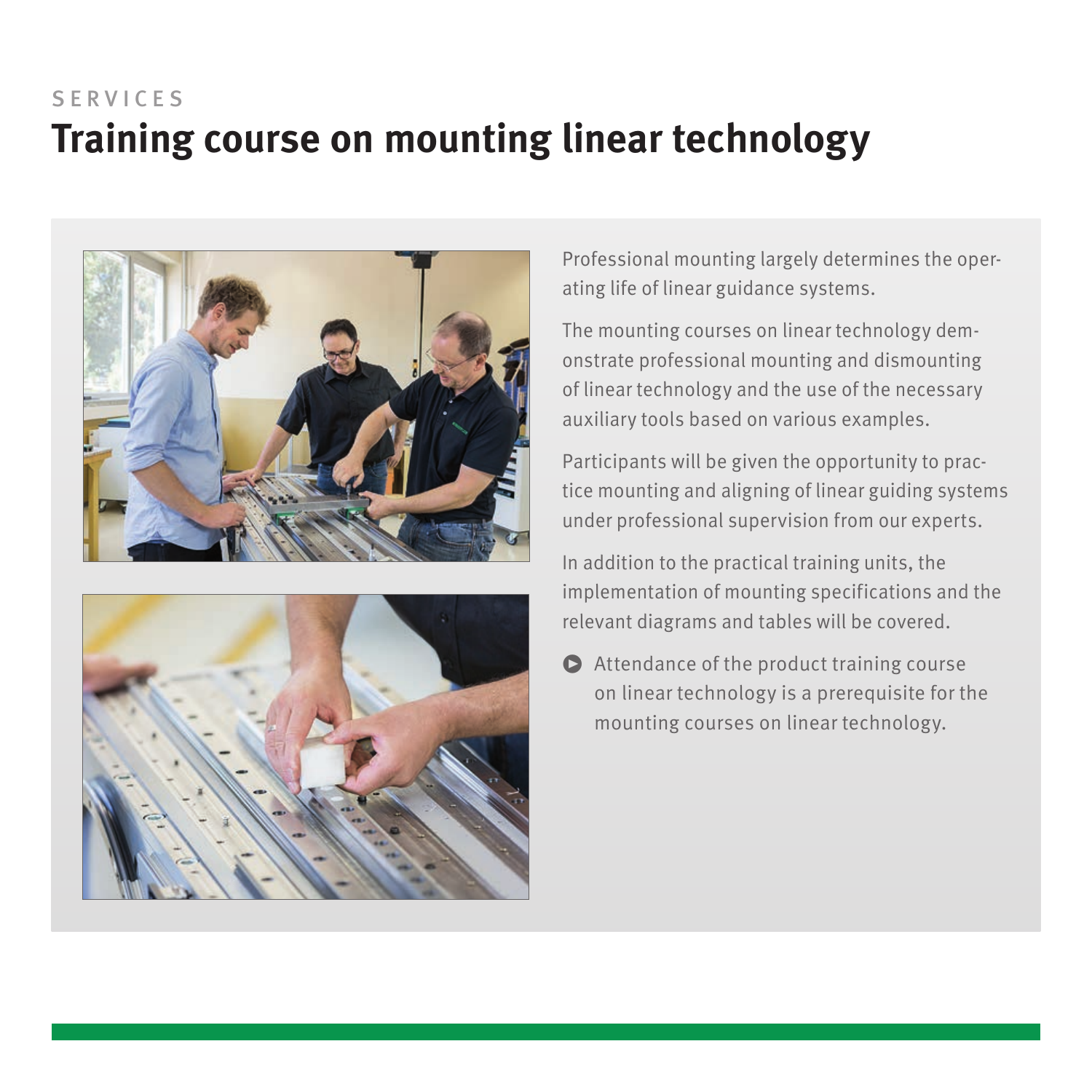#### **Content**

- Knowledge of tools and auxiliary tools for mounting and dismounting linear guidance systems
- Professional, careful, and cost-effective mounting and dismounting of linear guidance systems using the relevant tools in practice
- Alignment of linear guidance systems
- Observance of precautionary measures and accident prevention regulations for mounting and dismounting linear guidance systems

#### **Customer benefits**

- Awareness building and qualification of your employees regarding the safe handling of linear guidance systems
- Correct mounting and dismounting
- Use of professional tools
- Use of our expert knowledge
- Practical training opportunities
- Longer operating life and increased performance
- Higher machine availability
- Reduced maintenance work

#### **Target group**

- Engineers and technicians
- Commercial personnel in technical sales